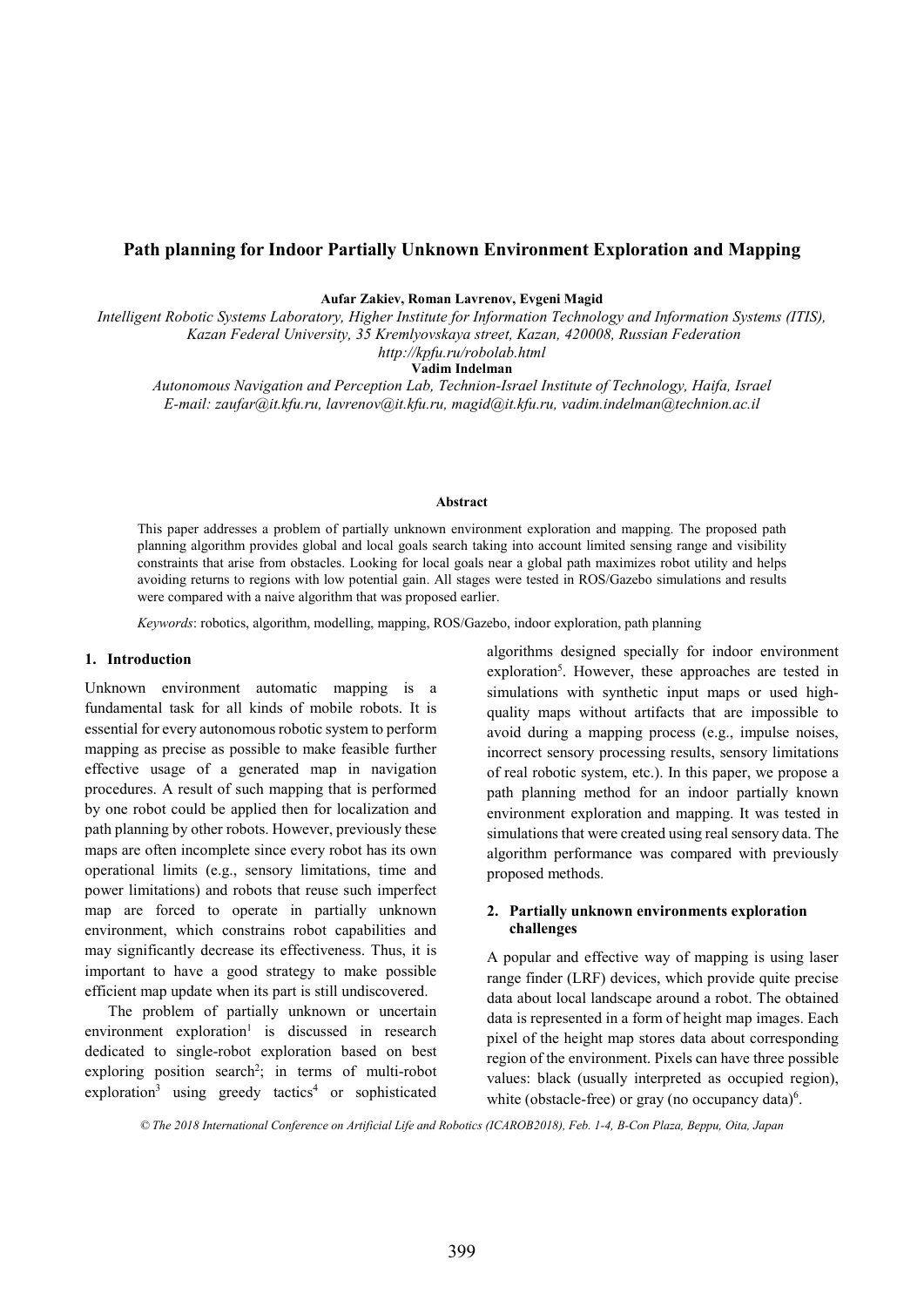*Aufar Zakiev, Roman Lavrenov, Vadim Indelman, Evgeni Magid* 



Fig. 1. A region of the original map with odometry caused artifact (obstacle-free space behind the wall).



Fig. 2. A region of the original map with noisy regions (several examples of noise are encapsulated within red rectangles).

However, mapping algorithms during mapping procedures heavily rely on odometry data, which decrease map precision and cause various artifacts in the map (Fig. 1). Scanning device imperfection leads to eventual noises in sensory data (Fig. 2) or/and incomplete data (Fig. 3). Another problem is that a scanning LRF is constrained by obstacles (e.g. walls, doors, etc.) and this should be taken into account during path planning to unknown regions of the map. In addition, it is very important to use predictable forms and assumptions on indoor environments, e.g., they are structured and walls should surround every location (room, corridor, etc.).

## **3. Proposed approach**

This section describes our algorithm, which is partially based on our previous research work. First, noise reduction within a map is performed using our modified median filter built-in map preparation tool<sup>7</sup>.



Fig. 3. A region of the original map with highlighted space between distinct laser rays.

Then, the robot takes the filtered map as an input and, assuming its initial position within the map, one of many localization techniques could be applied to determine robot location. For localization we had selected Adaptive Monte Carlo Localization<sup>8</sup> (AMCL) method. Next, the robot preforms as follows:

- 1. Reachable information gain regions are marked.
- 2. A global goal is selected with a greedy approach based on information gain property of regions.
- 3. Local goals are selected taking into account LRF limitations and a path toward the global goal.
- 4. The robot sequentially travels through the local goals toward the global goal.
- 5. Return to step No.1 until reachable information gain regions are available within the map.

## **3.1.** *Reachable information gain regions marking*

Reachable information gain regions are unknown map regions, which (possibly) could be explored by the robot (shown on Fig. 4). The definition of such regions is recursive:

- Every unknown cell of the map, which is  $\bullet$ adjacent to an obstacle-free cell, is included in reachable information gain region.
- Every unknown cell, which is adjacent to another reachable information gain cell is also included in reachable information gain region.
- Recursion depth is set in advance or controlled manually, and depends on map resolution. Using approximate wall thickness as a base depth value produces good results in practice.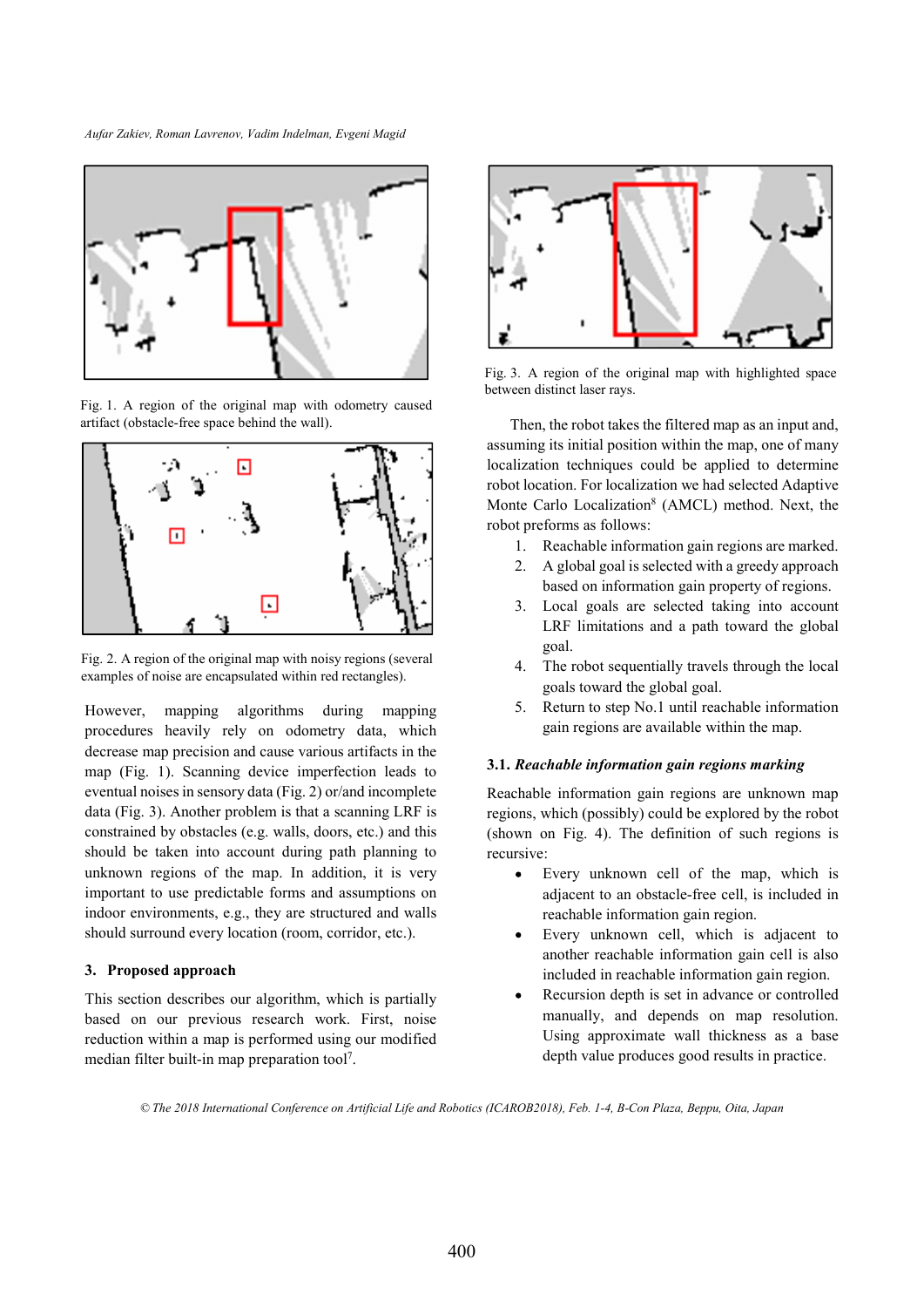

Fig. 4. A region of the original map with highlighted (in purple color) reachable information gain regions.

This method takes into account the structured pattern of an indoor environment to properly estimate the utility of each position on the map: the farther the robot moves from frontier cells, the more chances it has to find a particular obstacle, which limits information gain.



Fig. 5. A region of the original map. A preferred observing position by naive approach (left) and by the proposed approach (right). Circles and arrows show sensory radius of the robot.

## **3.2.** *Global goal selection*

A global goal is computed with the following strategy: the global goal is an obstacle-free cell with maximum count of reachable information gain cells in the LRFsensing radius. This is a greedy approach that was used in previous works<sup>4</sup>. Previous methods considered only frontier points as candidates for the global goal. Our approach uses a different strategy: the global goal could be any obstacle-free point within the map. This makes the global goal selection more optimal in cases when several information gain regions could be observed from a single point. Figure 6 illustrates advantages of this approach.

### **3.3.** *Local goals selection*

Local goals are reachable information gain regions that are located within a predefined radius from a global path. Local goals allows the robot to explore small reachable regions while following the global path toward the global goal. Such algorithm prevents the robot from returning to the previously explored locations, thus providing a more efficient time and energy consumption. Figure 6 demonstrates an example of different behavior of the greedy approach (top image) and our algorithm (bottom image). The robot starts at red X-mark, but while with the greedy approach it begins from exploring a large unknown area (region 1) and then returns back to the small region (region 2), the exploring sequence of our algorithm is the opposite is, which saves time for passing the same region (region 1) twice.



Fig. 6. The robot starts at red X-mark. Greedy approach exploring sequence (top) and our approach sequence (bottom).



Fig. 7. Red spline represents the global path. The line starting on the global path is the LRF ray towards the local goal.